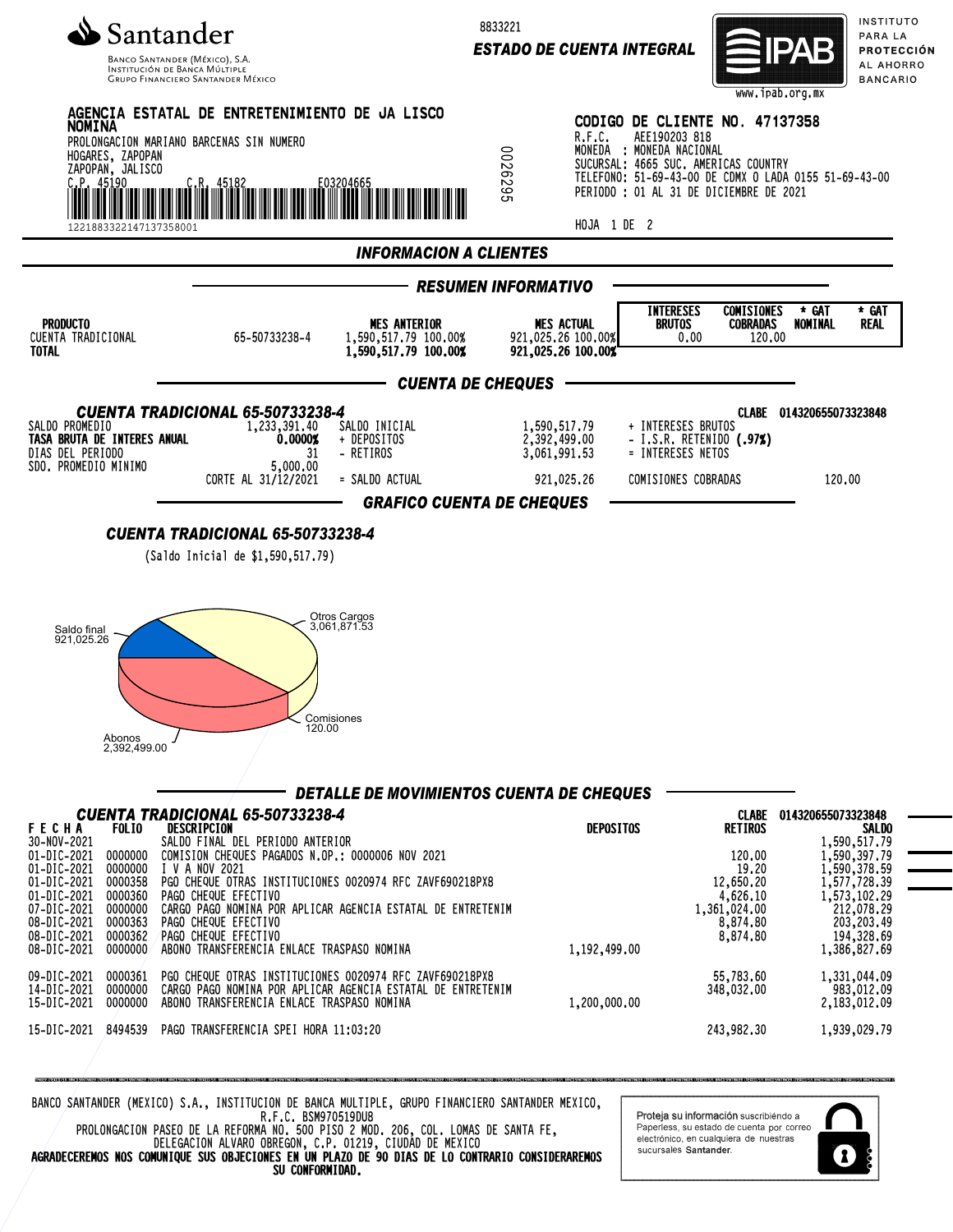

8833221

# *ESTADO DE CUENTA INTEGRAL*

BANCO SANTANDER (MÉXICO), S.A. INSTITUCIÓN DE BANCA MÚLTIPLE<br>INSTITUCIÓN DE BANCA MÚLTIPLE<br>GRUPO FINANCIERO SANTANDER MÉXICO

| <b>FECHA</b>                                                                                   | <b>FOLIO</b>       | DESCRIPCION<br>ENVIADO A BANSI                                                                                                                                                             | <b>DEPOSITOS</b> | <b>RETIROS</b>                       | <b>SALDO</b>                           |
|------------------------------------------------------------------------------------------------|--------------------|--------------------------------------------------------------------------------------------------------------------------------------------------------------------------------------------|------------------|--------------------------------------|----------------------------------------|
|                                                                                                |                    | A LA CUENTA 060320000990776627<br>AL CLIENTE AGENCIA ESTATAL DE ENTRETENIMIENTO DE JA(1)<br>(1) DATO NO VERIFICADO POR ESTA INSTITUCION<br>CLÁVE DE RASTREO 2021121540014 BET0000484945390 |                  |                                      |                                        |
| 15-DIC-2021 8494541                                                                            |                    | REF 8494539<br>CONCEPTO PENSIONES 1RA Q DIC 21<br>PAGO TRANSFERENCIA SPEI HORA 11:03:20<br>ENVIADO A BANAMEX<br>A LA CUENTA 002180087005319970                                             |                  | 10,552.43                            | 1,928,477.36                           |
|                                                                                                |                    | AL CLIENTE BANAMEX FIDEICOMISO SEDAR (1)<br>(1) DATO NO VERIFICADO POR ESTA INSTITUCION<br>ČLÁVE DE RASTREO 2021121540014 BET0000484945410<br>REF 8494541<br>CONCEPTO 75583                |                  |                                      |                                        |
| 15-DIC-2021<br>15-DIC-2021                                                                     | 0000365<br>0000366 | PAGO CHEQUE EFECTIVO<br>PAGO CHEQUE EFECTIVO                                                                                                                                               |                  | 4,249.40<br>4,249.20                 | 1,924,227.96<br>1,919,978.76           |
| 16-DIC-2021<br>17-DIC-2021                                                                     | 3691691<br>0000000 | APORT LINEA CAPTURA INTERNET 065502503839<br>CGO IMPTO FED TRANSF ELECT 04213Z2R240033360462                                                                                               |                  | 44,989.16<br>258,733.00              | 1,874,989.60<br>1,616,256.60           |
| 17-DIC-2021                                                                                    | 5581531            | PAGO TRANSFERENCIA SPEI HORA 16:22:27<br>ENVIADO A BBVA MEXICO                                                                                                                             |                  | 54,184.01                            | 1,562,072.59                           |
|                                                                                                |                    | A LA CUENTA 012320001090879235<br>AL CLIENTE TOKA INTERNACIONAL SAPI DE CV (1)<br>(1) DATO NO VERIFICADO POR ESTA INSTITUCION<br>CLÁVE DE RASTREO 2021121740014 BET0000455815310           |                  |                                      |                                        |
|                                                                                                |                    | REF 5581531<br><b>CONCEPTO 12660</b>                                                                                                                                                       |                  |                                      |                                        |
| 20-DIC-2021                                                                                    | 8706571            | PAGO TRANSFERENCIA SPEI HORA 12:15:25<br>ENVIADO A BANAMEX<br>A LA CUENTA 002180087005319970                                                                                               |                  | 10,552.43                            | 1,551,520.16                           |
|                                                                                                |                    | AL CLIENTE BANAMEX FIDEICOMISO SEDAR (1)<br>(1) DATO NO VERIFICADO POR ESTA INSTITUCION                                                                                                    |                  |                                      |                                        |
|                                                                                                |                    | CLÁVE DE RASTREO 2021122040014 BET0000487065710<br>REF 8706571<br><b>CONCEPTO 75583</b>                                                                                                    |                  |                                      |                                        |
| 20-DIC-2021                                                                                    | 8706570            | PAGO TRANSFERENCIA SPEI HORA 12:15:25<br>ENVIADO A BANSI                                                                                                                                   |                  | 220,609.30                           | 1,330,910.86                           |
|                                                                                                |                    | A LA CUENTA 060320000990776627<br>AL CLIENTE AGENCIA ESTATAL DE ENTRETENIMIENTO DE JA(1)<br>(1) DATO NO VERIFICADO POR ESTA INSTITUCION                                                    |                  |                                      |                                        |
|                                                                                                |                    | CLÁVE DE RASTREO 2021122040014 BET0000487065700<br>REF 8706570<br>CONCEPTO PENSIONES 2DA Q DIC 21                                                                                          |                  |                                      |                                        |
| 20-DIC-2021<br>21-DIC-2021                                                                     | 0000000<br>0000364 | CARGO PAGO NOMINA POR APLICAR AGENCIA ESTATAL DE ENTRETENIM<br>PGO CHEQUE OTRAS INSTITUCIONES 0020974 RFC ZAVF690218PX8                                                                    |                  | 388,326,00<br>12,601.20              | 942,584.86<br>929,983.66               |
| 21-DIC-2021<br>22-DIC-2021                                                                     | 0000370<br>0000369 | PAGO CHEQUE EFECTIVO<br>PAGO CHEQUE EFECTIVO<br>TOTAL                                                                                                                                      | 2,392,499,00     | 4,626.00<br>4,332.40<br>3,061,991.53 | 925,357.66<br>921,025.26<br>921,025.26 |
|                                                                                                |                    |                                                                                                                                                                                            |                  |                                      |                                        |
|                                                                                                | UUID DEL TIMBRADO  | <b>INFORMACION FISCAL</b><br>NUM. DE CERTIFICADO DEL EMISOR                                                                                                                                |                  | NUM. DE CERTIFICADO DEL SAT          |                                        |
| <b>FOLIO INTERNO:</b>                                                                          |                    | OEDD639B-E84D-4818-B875-ACBCB7D87402<br>00001000000504535458<br>65507332384                                                                                                                |                  | 00001000000505211329                 |                                        |
| FECHA Y HORA DE EXPEDICION :<br>FECHA Y HORA DE CERTIFICACION :<br>REGIMEN FISCAL DEL EMISOR : |                    | 2022-01-01T17:52:00<br>2022-01-01T17:52:00<br>601 - GENERAL DE LEY PERSONAS MORALES                                                                                                        |                  |                                      |                                        |
| UNIDAD DE MEDIDA :                                                                             |                    | LUGAR DE EXPEDICION DEL COMPROBANTE :<br>01219 - CIUDAD DE MEXICO<br>E48 - UNIDAD DE SERVICIO                                                                                              |                  |                                      |                                        |
| <b>METODO DE PAGO :</b><br>TIPO DE COMPROBANTE :                                               |                    | PUE - PAGO EN UNA SOLA EXHIBICION.<br>INGRESO                                                                                                                                              |                  |                                      |                                        |
|                                                                                                |                    |                                                                                                                                                                                            |                  |                                      |                                        |

#### SELLO DIGITAL DEL EMISOR

WaPCO/POFTCAUTKeZK39MSjec1pM/I3TN/VRZCYPCUVDaX+WUM3iL/EJVAKIUaPYKCX9G4GUT+U3UAI3NSUG09TVe8aOTUDZV3T+NDUW4EQZ90G3AQTLaUjrCMSINCUCP+UtYNDZFZI3UIUZN +jEzFh2ndL6PZYyztHxRDV8slyNYokgDaUTgCH0k3BViz4j1a8YJTWdYueUYugRDGN9pLnLlMrVhy9Hodf1cXbDiFmiqr1sc8KEJ6kyOkpS1O5+OQzlWajdGdD9Enr/w/A8PomUc0w6/bIfJ9 JO6v9B3X+TI5AXaCVz3Wgfp/0RG45dXgFKvtKvHhuIleifijjDpg==

### SELLO DIGITAL DEL SAT

d/CyoZjLMdc/OqBekq7iCvIyKaPDdcdnxof8wpiPcFcIgiK0rAFh1afrcB9UL9KryAVF/RYIKg71eBTXLgHS78xj8rNV3iycvJeoTQhNUENStRRbgsCxin3dA/AgEcOjZYkRWs4BTwxkG9Brn zgcla4NBPwegLRCyIQ2EZDMqQwlSe5v1NvBS5+RfREPB/uHulbTwwAJmHHbuUT+NChR8YqRWPYPhpah46IwlRiUUDcAIV8AUA2zEML1nriszR0MUnIFmS3zqxR4XWSrmPTK/TlmzDx9chcx9L RDe+UF3WFu3upQ5I2tVbQjFMleJIfuFk/i1OGoyNnWYOfqz1ie/w==